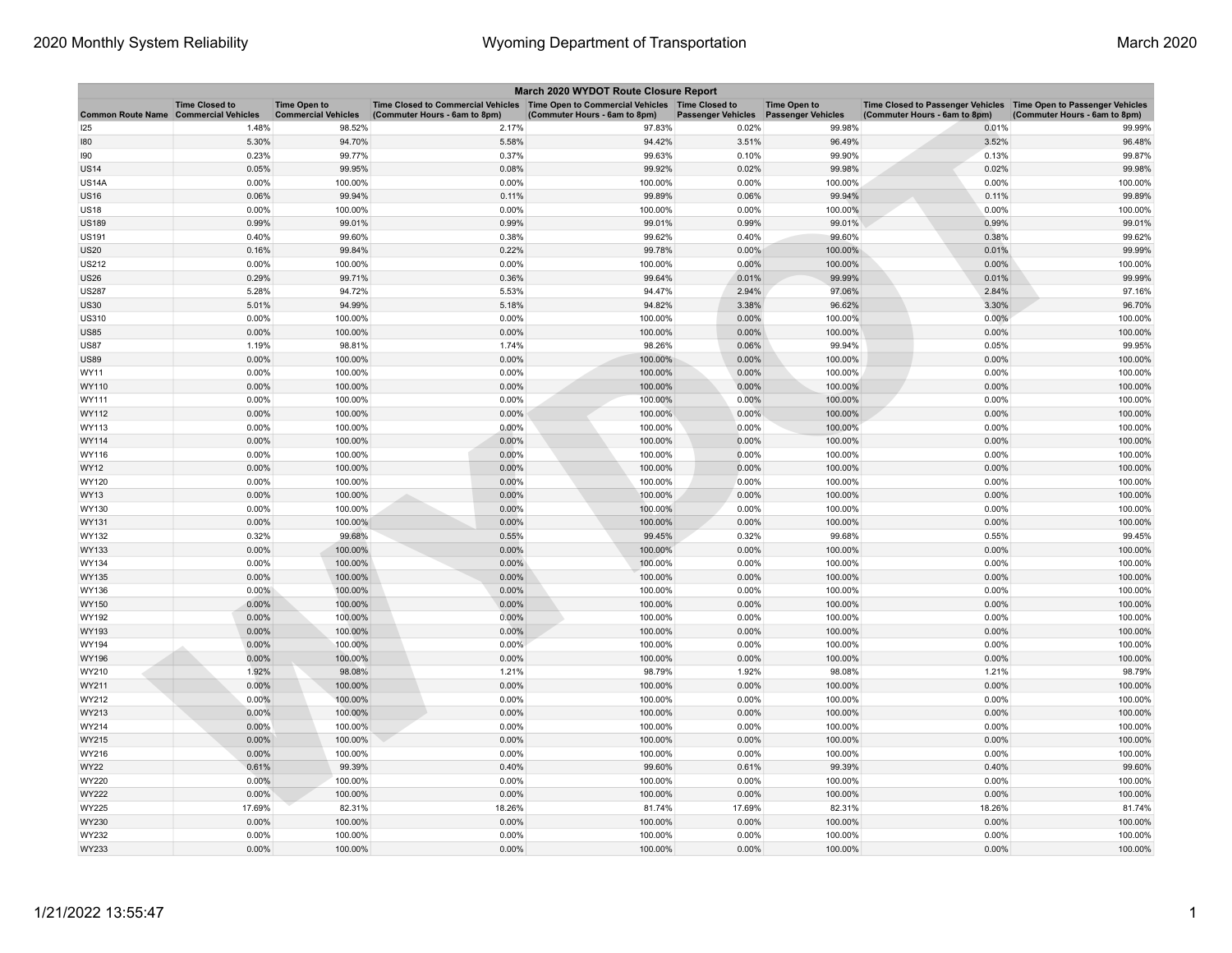| March 2020 WYDOT Route Closure Report |                                                     |                                                   |                                                                                                                         |                               |                           |                                                  |                                                                                                      |                               |  |
|---------------------------------------|-----------------------------------------------------|---------------------------------------------------|-------------------------------------------------------------------------------------------------------------------------|-------------------------------|---------------------------|--------------------------------------------------|------------------------------------------------------------------------------------------------------|-------------------------------|--|
| <b>Common Route Name</b>              | <b>Time Closed to</b><br><b>Commercial Vehicles</b> | <b>Time Open to</b><br><b>Commercial Vehicles</b> | Time Closed to Commercial Vehicles   Time Open to Commercial Vehicles   Time Closed to<br>(Commuter Hours - 6am to 8pm) | (Commuter Hours - 6am to 8pm) | <b>Passenger Vehicles</b> | <b>Time Open to</b><br><b>Passenger Vehicles</b> | Time Closed to Passenger Vehicles   Time Open to Passenger Vehicles<br>(Commuter Hours - 6am to 8pm) | (Commuter Hours - 6am to 8pm) |  |
| WY235                                 | 0.00%                                               | 100.00%                                           | 0.00%                                                                                                                   | 100.00%                       | 0.00%                     | 100.00%                                          | 0.00%                                                                                                | 100.00%                       |  |
| WY236                                 | 0.00%                                               | 100.00%                                           | 0.00%                                                                                                                   | 100.00%                       | 0.00%                     | 100.00%                                          | 0.00%                                                                                                | 100.00%                       |  |
| WY237                                 | 0.00%                                               | 100.00%                                           | 0.00%                                                                                                                   | 100.00%                       | 0.00%                     | 100.00%                                          | 0.00%                                                                                                | 100.00%                       |  |
| WY238                                 | 0.00%                                               | 100.00%                                           | 0.00%                                                                                                                   | 100.00%                       | 0.00%                     | 100.00%                                          | 0.00%                                                                                                | 100.00%                       |  |
| WY239                                 | 0.00%                                               | 100.00%                                           | 0.00%                                                                                                                   | 100.00%                       | 0.00%                     | 100.00%                                          | 0.00%                                                                                                | 100.00%                       |  |
| <b>WY24</b>                           | 0.00%                                               | 100.00%                                           | 0.00%                                                                                                                   | 100.00%                       | 0.00%                     | 100.00%                                          | 0.00%                                                                                                | 100.00%                       |  |
| WY240                                 | 0.00%                                               | 100.00%                                           | 0.00%                                                                                                                   | 100.00%                       | 0.00%                     | 100.00%                                          | 0.00%                                                                                                | 100.00%                       |  |
| WY251                                 | 0.37%                                               | 99.63%                                            | 0.63%                                                                                                                   | 99.37%                        | 0.37%                     | 99.63%                                           | 0.63%                                                                                                | 99.37%                        |  |
| WY257                                 | 0.00%                                               | 100.00%                                           | 0.00%                                                                                                                   | 100.00%                       | 0.00%                     | 100.00%                                          | 0.00%                                                                                                | 100.00%                       |  |
| WY258                                 | 1.38%                                               | 98.62%                                            | 2.24%                                                                                                                   | 97.76%                        | 0.52%                     | 99.48%                                           | 0.89%                                                                                                | 99.11%                        |  |
| WY259                                 | 0.00%                                               | 100.00%                                           | 0.00%                                                                                                                   | 100.00%                       | 0.00%                     | 100.00%                                          | 0.00%                                                                                                | 100.00%                       |  |
| WY270                                 | 0.00%                                               | 100.00%                                           | 0.00%                                                                                                                   | 100.00%                       | 0.00%                     | 100.00%                                          | 0.00%                                                                                                | 100.00%                       |  |
| <b>WY28</b>                           | 2.51%                                               | 97.49%                                            | 2.60%                                                                                                                   | 97.40%                        | 0.00%                     | 100.00%                                          | 0.00%                                                                                                | 100.00%                       |  |
| WY296                                 | 0.00%                                               | 100.00%                                           | 0.00%                                                                                                                   | 100.00%                       | 0.00%                     | 100.00%                                          | 0.00%                                                                                                | 100.00%                       |  |
| WY313                                 | 0.00%                                               | 100.00%                                           | 0.00%                                                                                                                   | 100.00%                       | 0.00%                     | 100.00%                                          | 0.00%                                                                                                | 100.00%                       |  |
| WY320                                 | 0.00%                                               | 100.00%                                           | 0.00%                                                                                                                   | 100.00%                       | 0.00%                     | 100.00%                                          | 0.00%                                                                                                | 100.00%                       |  |
| WY321                                 | 0.00%                                               | 100.00%                                           | 0.00%                                                                                                                   | 100.00%                       | 0.00%                     | 100.00%                                          | 0.00%                                                                                                | 100.00%                       |  |
| WY331                                 | 0.00%                                               | 100.00%                                           | 0.00%                                                                                                                   | 100.00%                       | 0.00%                     | 100.00%                                          | 0.00%                                                                                                | 100.00%                       |  |
| WY335                                 | 0.00%                                               | 100.00%                                           | 0.00%                                                                                                                   | 100.00%                       | 0.00%                     | 100.00%                                          | 0.00%                                                                                                | 100.00%                       |  |
| WY336                                 | 0.00%                                               | 100.00%                                           | 0.00%                                                                                                                   | 100.00%                       | 0.00%                     | 100.00%                                          | 0.00%                                                                                                | 100.00%                       |  |
| WY338                                 | 0.00%                                               | 100.00%                                           | 0.00%                                                                                                                   | 100.00%                       | 0.00%                     | 100.00%                                          | 0.00%                                                                                                | 100.00%                       |  |
| WY34                                  | 3.06%                                               | 96.94%                                            | 2.94%                                                                                                                   | 97.06%                        | 3.06%                     | 96.94%                                           | 2.94%                                                                                                | 97.06%                        |  |
| WY340                                 | 0.00%                                               | 100.00%                                           | 0.00%                                                                                                                   | 100.00%                       | 0.00%                     | 100.00%                                          | 0.00%                                                                                                | 100.00%                       |  |
| WY343                                 | 0.00%                                               | 100.00%                                           | 0.00%                                                                                                                   | 100.00%                       | 0.00%                     | 100.00%                                          | 0.00%                                                                                                | 100.00%                       |  |
| WY345                                 | 0.00%                                               | 100.00%                                           | 0.00%                                                                                                                   | 100.00%                       | 0.00%                     | 100.00%                                          | 0.00%                                                                                                | 100.00%                       |  |
| WY350                                 | 0.00%                                               | 100.00%                                           | 0.00%                                                                                                                   | 100.00%                       | 0.00%                     | 100.00%                                          | 0.00%                                                                                                | 100.00%                       |  |
| WY351                                 | 0.00%                                               | 100.00%                                           | 0.00%                                                                                                                   | 100.00%                       | 0.00%                     | 100.00%                                          | 0.00%                                                                                                | 100.00%                       |  |
| WY352                                 | 0.00%                                               | 100.00%                                           | 0.00%                                                                                                                   | 100.00%                       | 0.00%                     | 100.00%                                          | 0.00%                                                                                                | 100.00%                       |  |
| WY353                                 | 0.00%                                               | 100.00%                                           | 0.00%                                                                                                                   | 100.00%                       | 0.00%                     | 100.00%                                          | 0.00%                                                                                                | 100.00%                       |  |
| WY371                                 | 0.00%                                               | 100.00%                                           | 0.00%                                                                                                                   | 100.00%                       | 0.00%                     | 100.00%                                          | 0.00%                                                                                                | 100.00%                       |  |
| WY372                                 | 0.00%                                               | 100.00%                                           | 0.00%                                                                                                                   | 100.00%                       | 0.00%                     | 100.00%                                          | 0.00%                                                                                                | 100.00%                       |  |
| WY374                                 | 0.00%                                               | 100.00%                                           | 0.00%                                                                                                                   | 100.00%                       | 0.00%                     | 100.00%                                          | 0.00%                                                                                                | 100.00%                       |  |
| WY387                                 | 0.00%                                               | 100.00%                                           | 0.00%                                                                                                                   | 100.00%                       | 0.00%                     | 100.00%                                          | 0.00%                                                                                                | 100.00%                       |  |
| WY390                                 | 0.00%                                               | 100.00%                                           | 0.00%                                                                                                                   | 100.00%                       | 0.00%                     | 100.00%                                          | 0.00%                                                                                                | 100.00%                       |  |
| WY410                                 | $0.00\%$                                            | 100.00%                                           | 0.00%                                                                                                                   | 100.00%                       | 0.00%                     | 100.00%                                          | 0.00%                                                                                                | 100.00%                       |  |
| WY411                                 | 0.00%                                               | 100.00%                                           | 0.00%                                                                                                                   | 100.00%                       | 0.00%                     | 100.00%                                          | 0.00%                                                                                                | 100.00%                       |  |
| WY412                                 | 0.00%                                               | 100.00%                                           | 0.00%                                                                                                                   | 100.00%                       | 0.00%                     | 100.00%                                          | 0.00%                                                                                                | 100.00%                       |  |
| WY414                                 | 0.00%                                               | 100.00%                                           | 0.00%                                                                                                                   | 100.00%                       | 0.00%                     | 100.00%                                          | 0.00%                                                                                                | 100.00%                       |  |
| WY430                                 | 0.00%                                               | 100.00%                                           | 0.00%                                                                                                                   | 100.00%                       | 0.00%                     | 100.00%                                          | 0.00%                                                                                                | 100.00%                       |  |
| WY431                                 | 0.00%                                               | 100.00%                                           | 0.00%                                                                                                                   | 100.00%                       | 0.00%                     | 100.00%                                          | 0.00%                                                                                                | 100.00%                       |  |
| WY450                                 | 0.00%                                               | 100.00%                                           | 0.00%                                                                                                                   | 100.00%                       | 0.00%                     | 100.00%                                          | 0.00%                                                                                                | 100.00%                       |  |
| <b>WY487</b>                          | 2.44%                                               | 97.56%                                            | 2.64%                                                                                                                   | 97.36%                        | 2.44%                     | 97.56%                                           | 2.64%                                                                                                | 97.36%                        |  |
| WY50                                  | 0.00%                                               | 100.00%                                           | 0.00%                                                                                                                   | 100.00%                       | 0.00%                     | 100.00%                                          | 0.00%                                                                                                | 100.00%                       |  |
| <b>WY51</b>                           | 0.00%                                               | 100.00%                                           | 0.00%                                                                                                                   | 100.00%                       | 0.00%                     | 100.00%                                          | 0.00%                                                                                                | 100.00%                       |  |
| WY530                                 | 0.00%                                               | 100.00%                                           | 0.00%                                                                                                                   | 100.00%                       | 0.00%                     | 100.00%                                          | 0.00%                                                                                                | 100.00%                       |  |
| <b>WY585</b>                          | 0.00%                                               | 100.00%                                           | 0.00%                                                                                                                   | 100.00%                       | 0.00%                     | 100.00%                                          | 0.00%                                                                                                | 100.00%                       |  |
| WY59                                  | 0.39%                                               | 99.61%                                            | 0.12%                                                                                                                   | 99.88%                        | 0.39%                     | 99.61%                                           | 0.12%                                                                                                | 99.88%                        |  |
| <b>WY70</b>                           | 0.00%                                               | 100.00%                                           | 0.00%                                                                                                                   | 100.00%                       | 0.00%                     | 100.00%                                          | 0.00%                                                                                                | 100.00%                       |  |
| <b>WY71</b>                           | 0.00%                                               | 100.00%                                           | 0.00%                                                                                                                   | 100.00%                       | 0.00%                     | 100.00%                                          | 0.00%                                                                                                | 100.00%                       |  |
| <b>WY72</b>                           | 0.00%                                               | 100.00%                                           | 0.00%                                                                                                                   | 100.00%                       | 0.00%                     | 100.00%                                          | 0.00%                                                                                                | 100.00%                       |  |
| WY77                                  | 9.90%                                               | 90.10%                                            | 10.06%                                                                                                                  | 89.94%                        | 9.90%                     | 90.10%                                           | 10.06%                                                                                               | 89.94%                        |  |
| WY789                                 | 1.34%                                               | 98.66%                                            | 1.31%                                                                                                                   | 98.69%                        | 1.34%                     | 98.66%                                           | 1.31%                                                                                                | 98.69%                        |  |
| <b>WY89</b>                           | 0.00%                                               | 100.00%                                           | 0.00%                                                                                                                   | 100.00%                       | 0.00%                     | 100.00%                                          | 0.00%                                                                                                | 100.00%                       |  |
| <b>WY93</b>                           | 0.00%                                               | 100.00%                                           | 0.00%                                                                                                                   | 100.00%                       | 0.00%                     | 100.00%                                          | 0.00%                                                                                                | 100.00%                       |  |